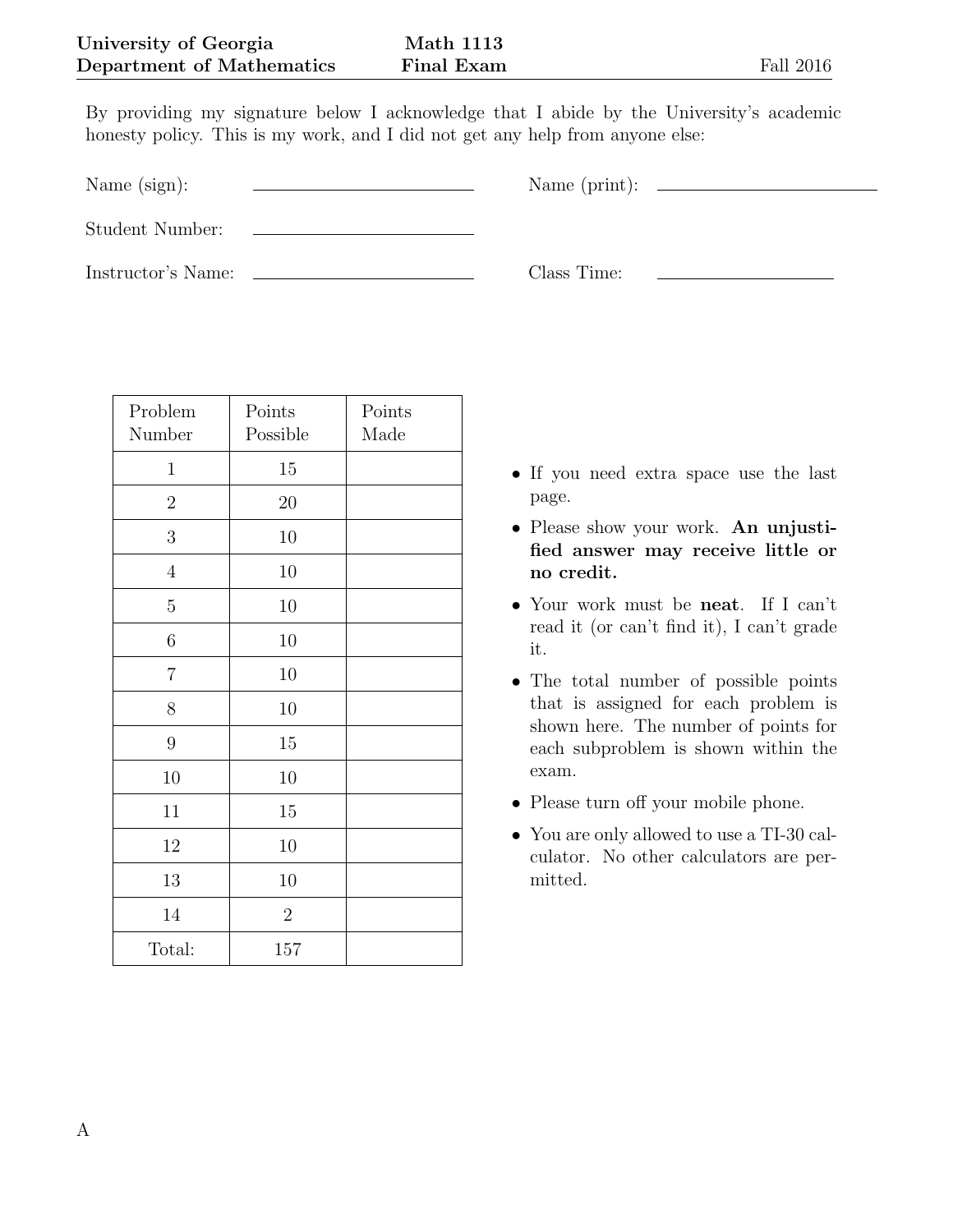- 1. For each equation below determine all values of *x* that satisfy the equation. You should find **exact answers**. Print your answers in the box provided.
	- (a) [5 pts]  $4 = 3x^2 + 2x$ .

*x* :

(b) [5 pts]  $\ln(3x+1) = 10$ .

*x* :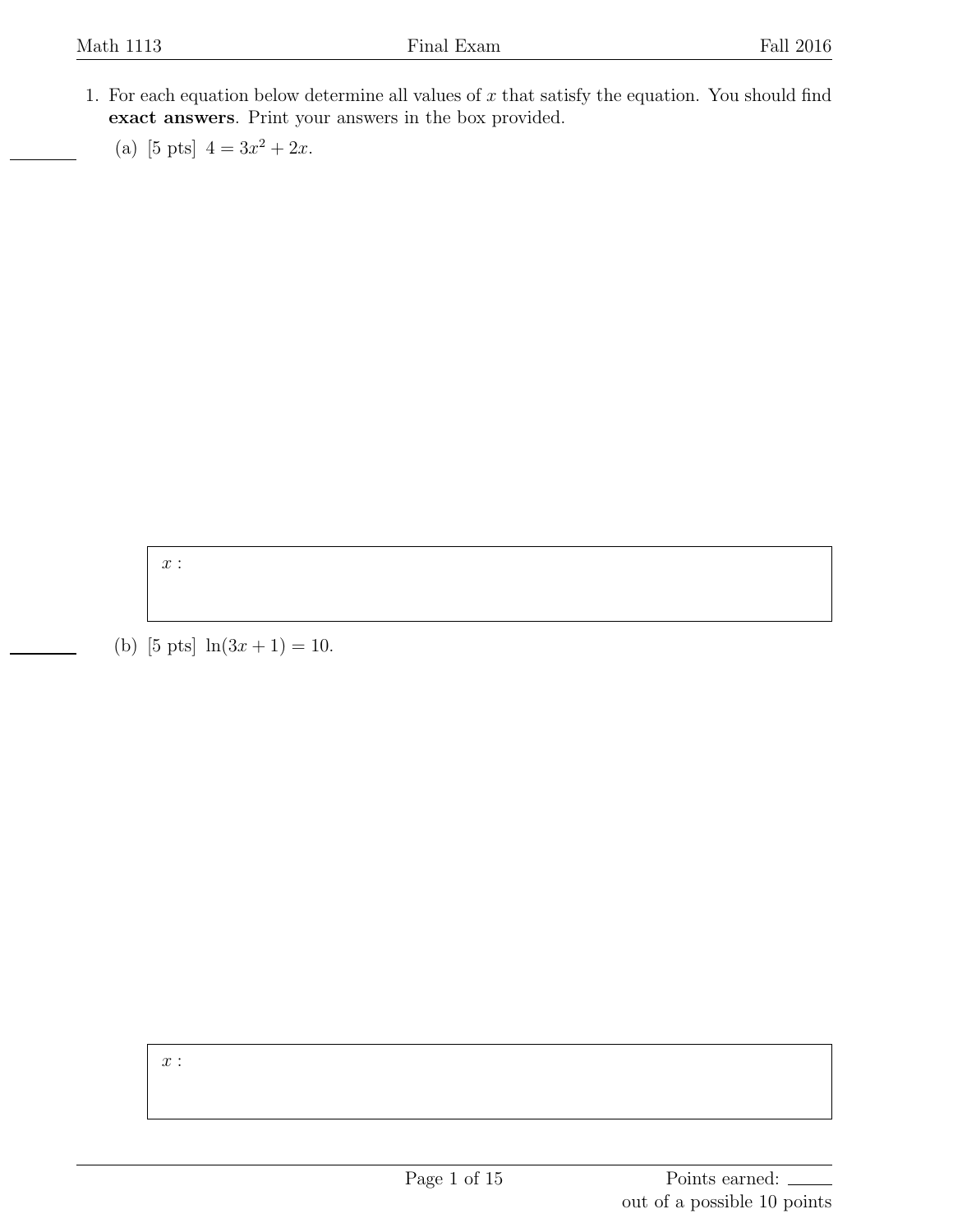(c) [5 pts]  $5e^{3x+1} = 2e^{x-1}$ .

*x* :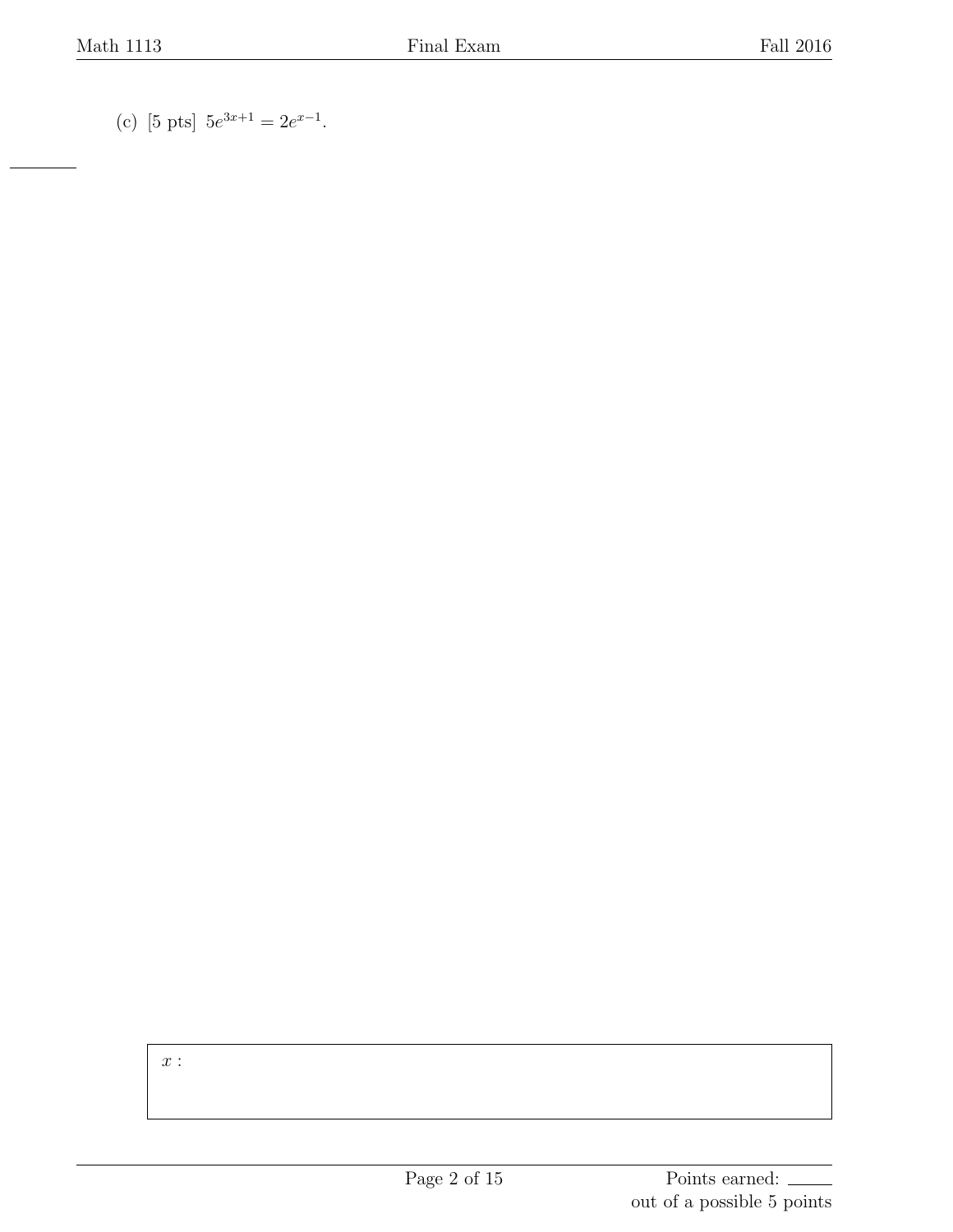- 2. For each problem below determine the values of the missing quantities. All angles are in radians, and your answers for angles should be in radians. (The triangles are not drawn to scale.) Provide exact answers.
	- (a) [10 pts]





(b) [10 pts]



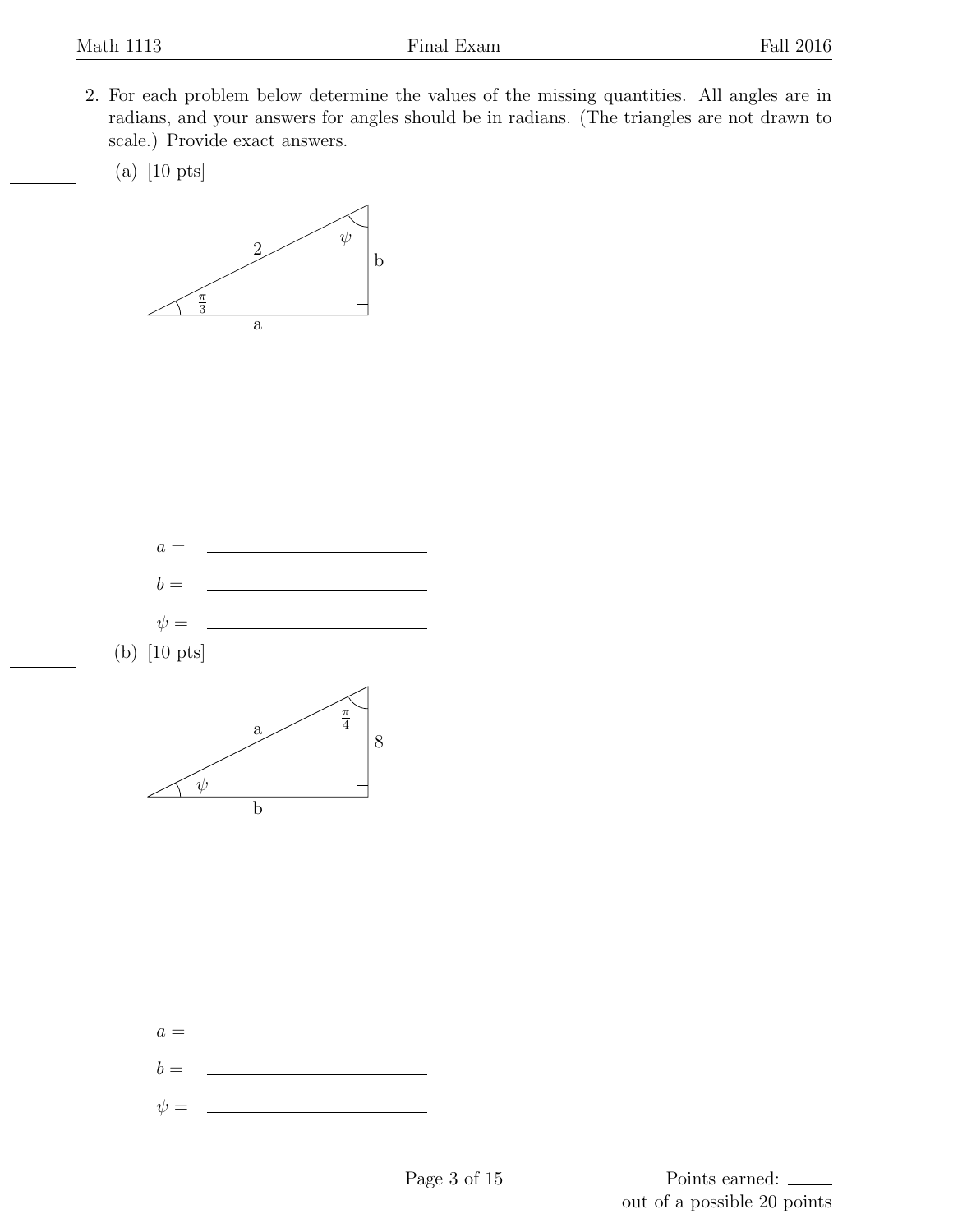3. [10 pts] Determine the radius and the center of the circle given by

$$
x^2 + 2x + y^2 - 3y = 3.
$$

Print your answers in the box at the bottom of the page.

radius: Center: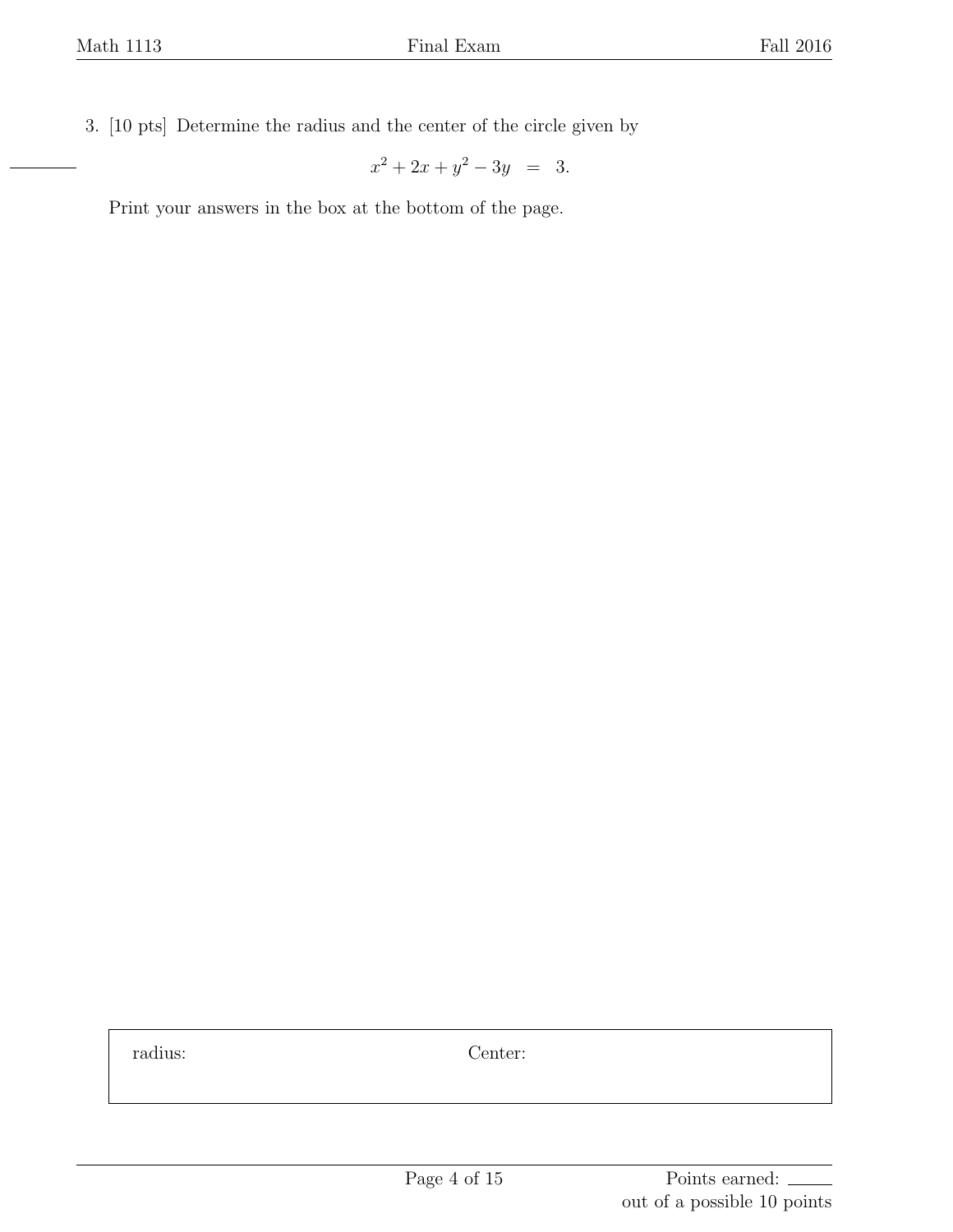4. [10 pts] Determine the inverse function for

$$
f(x) = 5e^{8x}.
$$

Print your answer in the box at the bottom of the page.

Inverse function: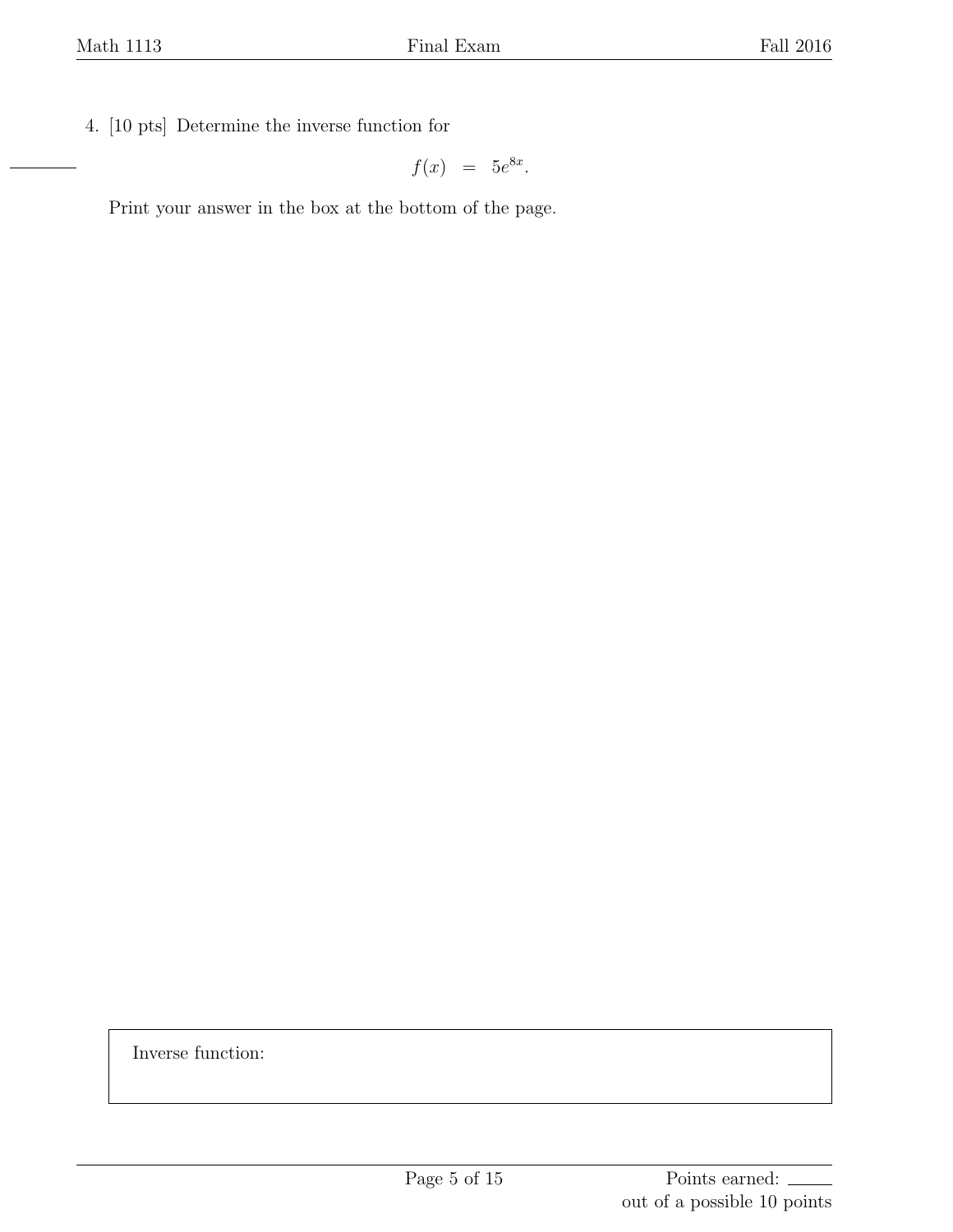5. [10 pts] Determine the equation of the parabola shown in the figure below. Print your answer in the box at the bottom of the page.



Equation: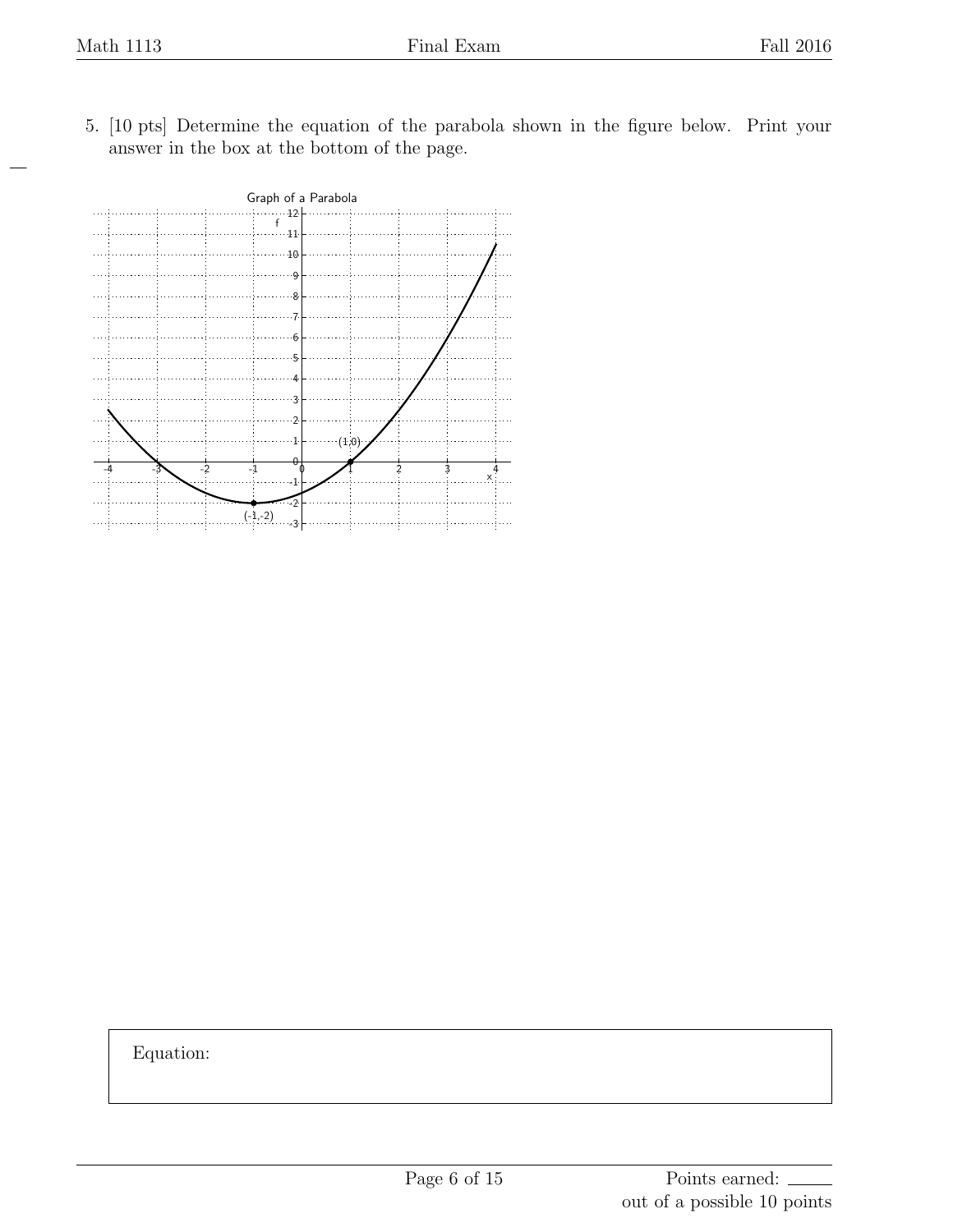6. [10 pts] Determine all of the values of  $\theta$  that satisfy

$$
\sin(\theta)\cos(\theta) - \frac{1}{2}\sin(\theta) = 0.
$$

Print your answer in the box at the bottom of the page. (Indicate all solutions using an integer denoted by *n*.)

*θ* :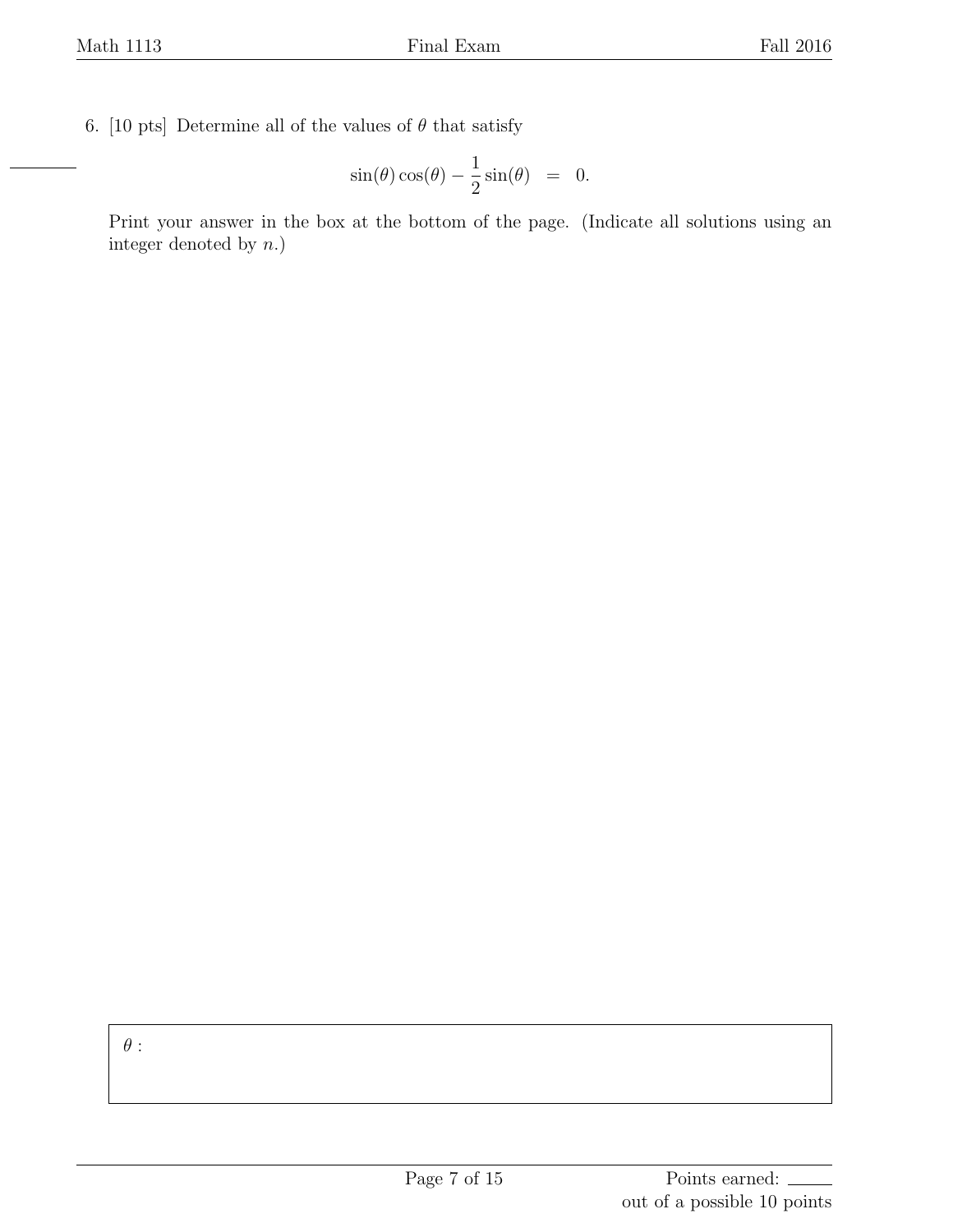7. [10 pts] A company that produces tires will start ten lines, and each line normally produces 500 tires per day. On the first day, though, each line will only produce 100 tires. Determine the function that represents the total number of tires produced at the end of a given day since the start of production. (Day 1 is the end of the first day of production.) Print the function in the box at the bottom of the page.

Number of tires: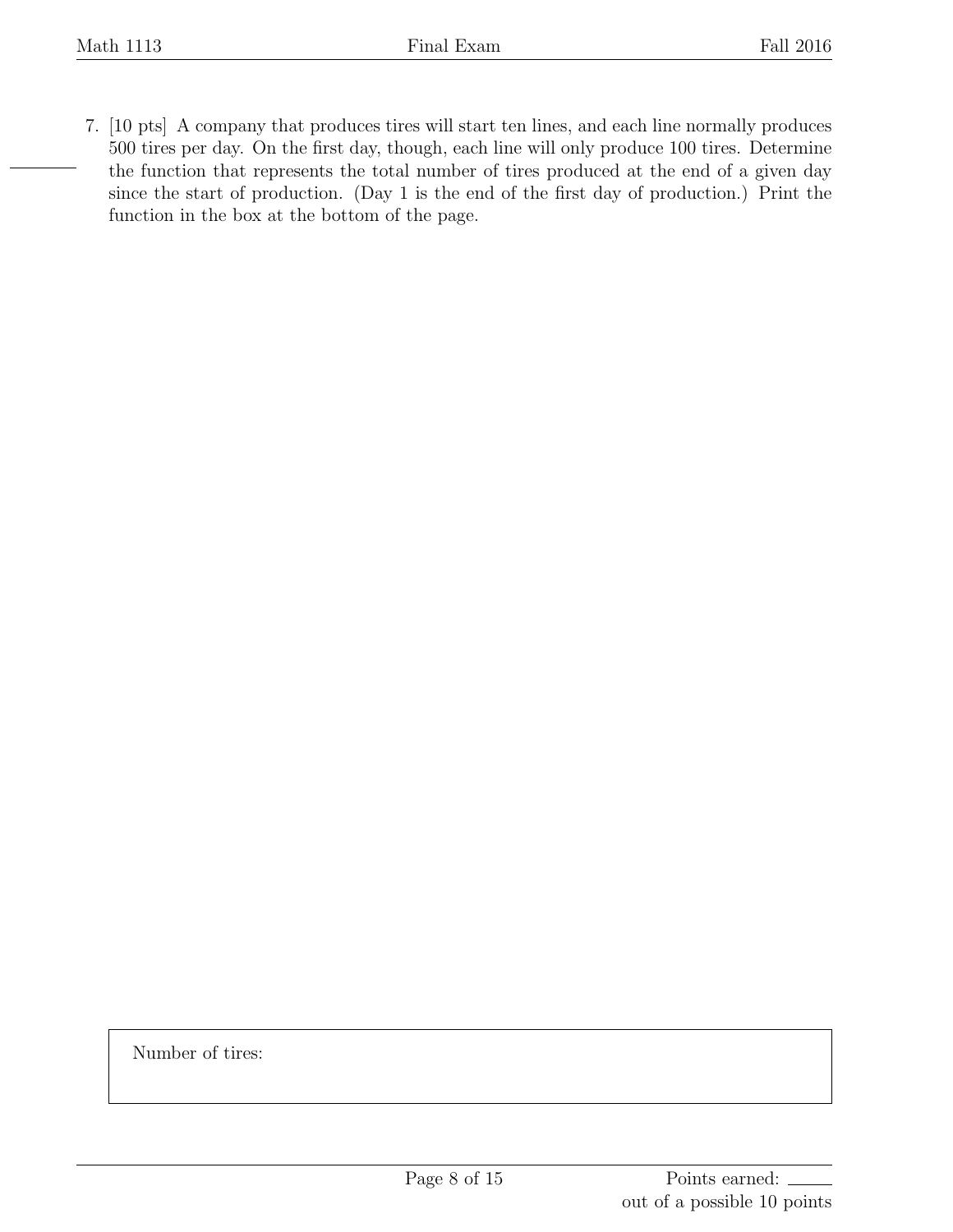- 8. A chemical degrades over time, and the amount of chemical present in a sample is an exponential function. The half-life of the chemical is 6 years. Answer each of the questions below. **Provide an exact answer or a numerical value rounded to 1 decimal place. Print your answers in the boxes provided.**
	- (a) [5 pts] How long will it take until the amount of the chemical in a package is reduced to 20% of its original amount?

Length of time (years):

(b) [5 pts] A package is found that has 5g of the chemical. If the package is 8 years old how much of the chemical was in the package at the initial time?

Initial amount  $(g)$ :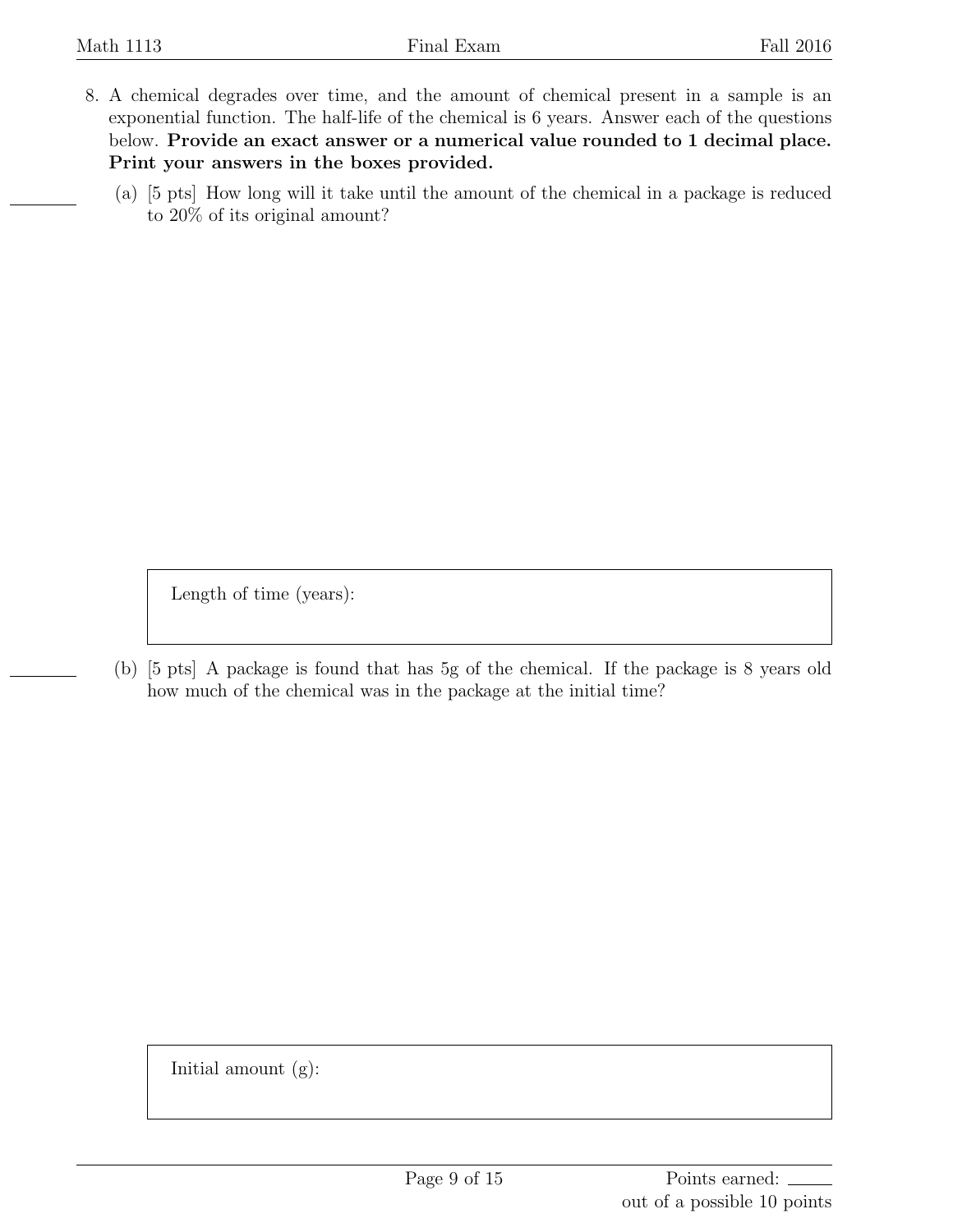9. The Space Ghost is preparing to visit an evil villain on a distant planet *X*. Prior to arriving he sends a satellite to get information about the planet. The satellite returns information about the temperature (in Fahrenheit) on the surface of the planet,

Temperature(t) = 
$$
45 \sin\left(\frac{\pi}{15}t\right) + 10
$$
,

where *t* is measured in hours on planet *X*. Assume that the daily cycle on planet *X* is similar to Earth's daily cycle.

(a) [5 pts] What is the minimum and maximum daily temperatures?

Minimum Maximum

(b) [5 pts] How long is one day on this planet in hours?

(c) [5 pts] The formula to convert Fahrenheit to Celsius is

$$
C(F) = \frac{5}{9}(F - 32).
$$

Determine the equation for the hourly surface temperature in Celsius.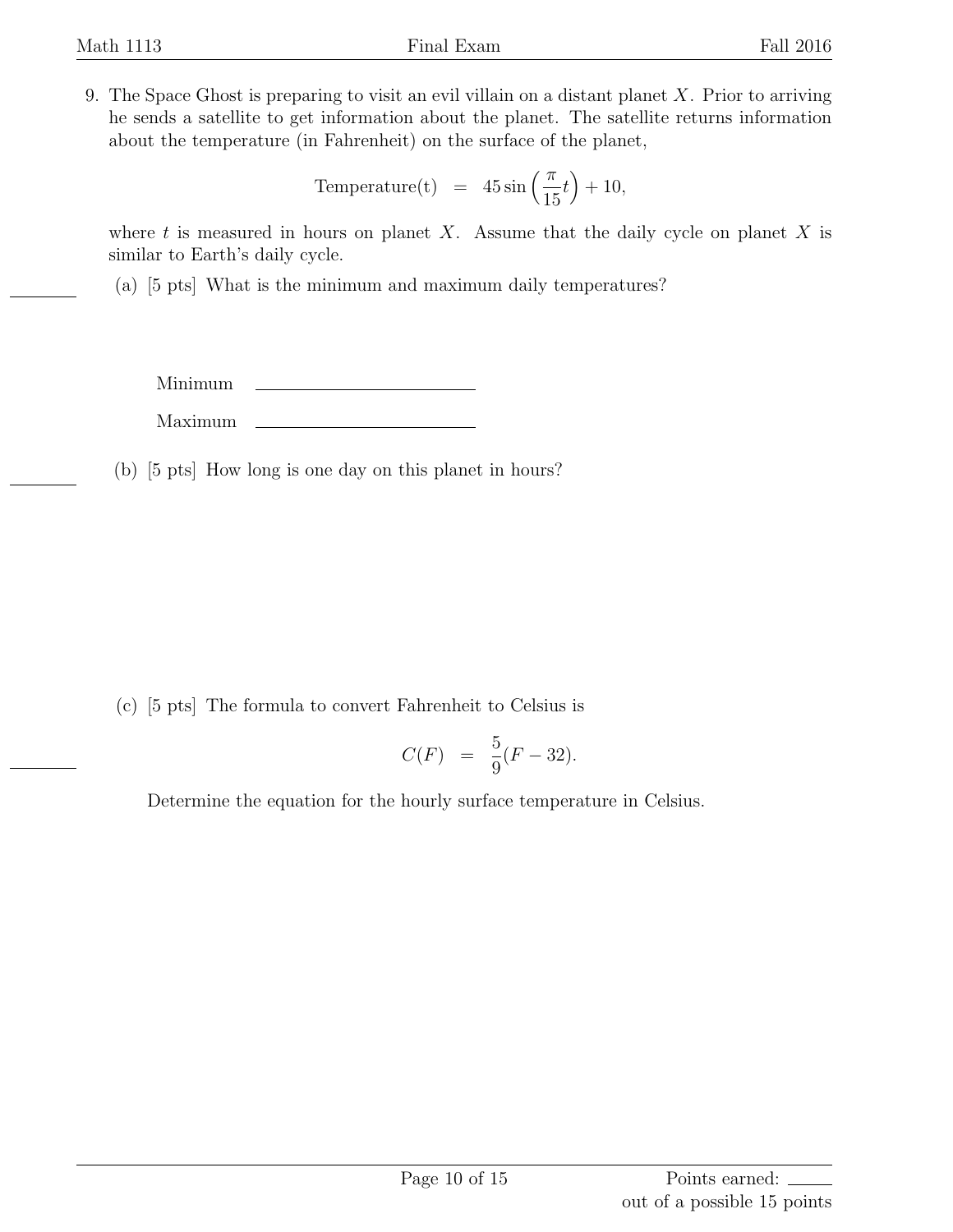10. [10 pts] The tallest tree in Kansas is estimated to be 125 feet tall. A person will take a picture of the tree. The camera will be held 5 feet above the ground, and it will be pointed in a horizontal direction. The angle of elevation for the top edge of the camera's picture is 50*◦* . How far away from the base of the tree must the person be to get the top of the tree in the picture? (Assume that Kansas is relatively flat.) Print your answer in the box below. **Provide an exact answer or a numerical value rounded to 1 decimal place. Print your answers in the boxes provided.**

Distance: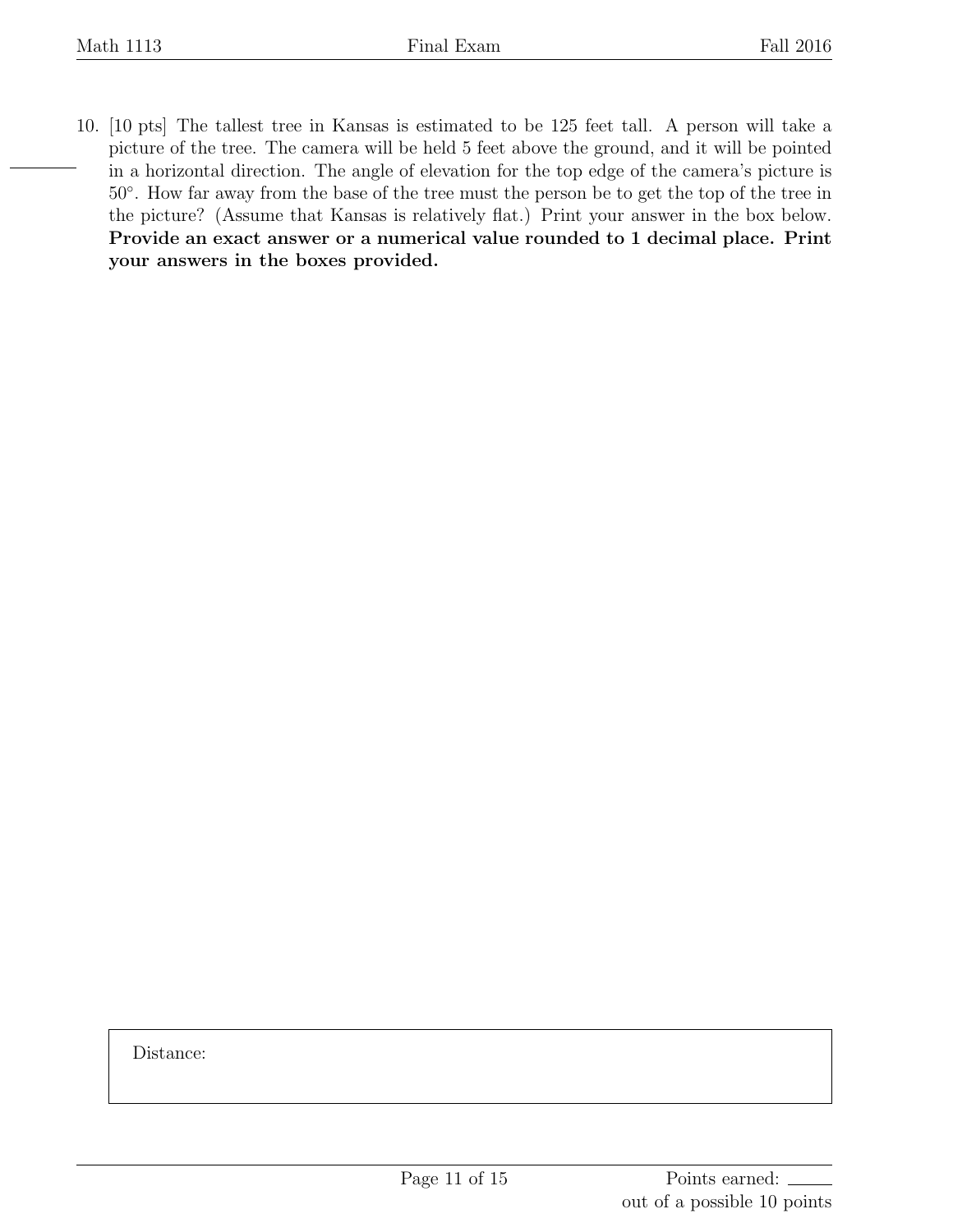11. The estimated height of a tree in meters is given by

$$
h(t) = \frac{50}{1 + 49e^{-2t}},
$$

where *t* is the number of years from the start of observations. Print your answers in the boxes were given below. Provide an exact answer or a numerical value rounded to 1 decimal place. Print your answers in the boxes provided.

(a) [5 pts] What was the initial height of the tree at the start of the observations?

Height:

(b) [5 pts] When will the height be double the initial height?

Time:

(c) [5 pts] What height will the tree approach after a very long time? (Explain how you arrived at your conclusion in one or two sentences.)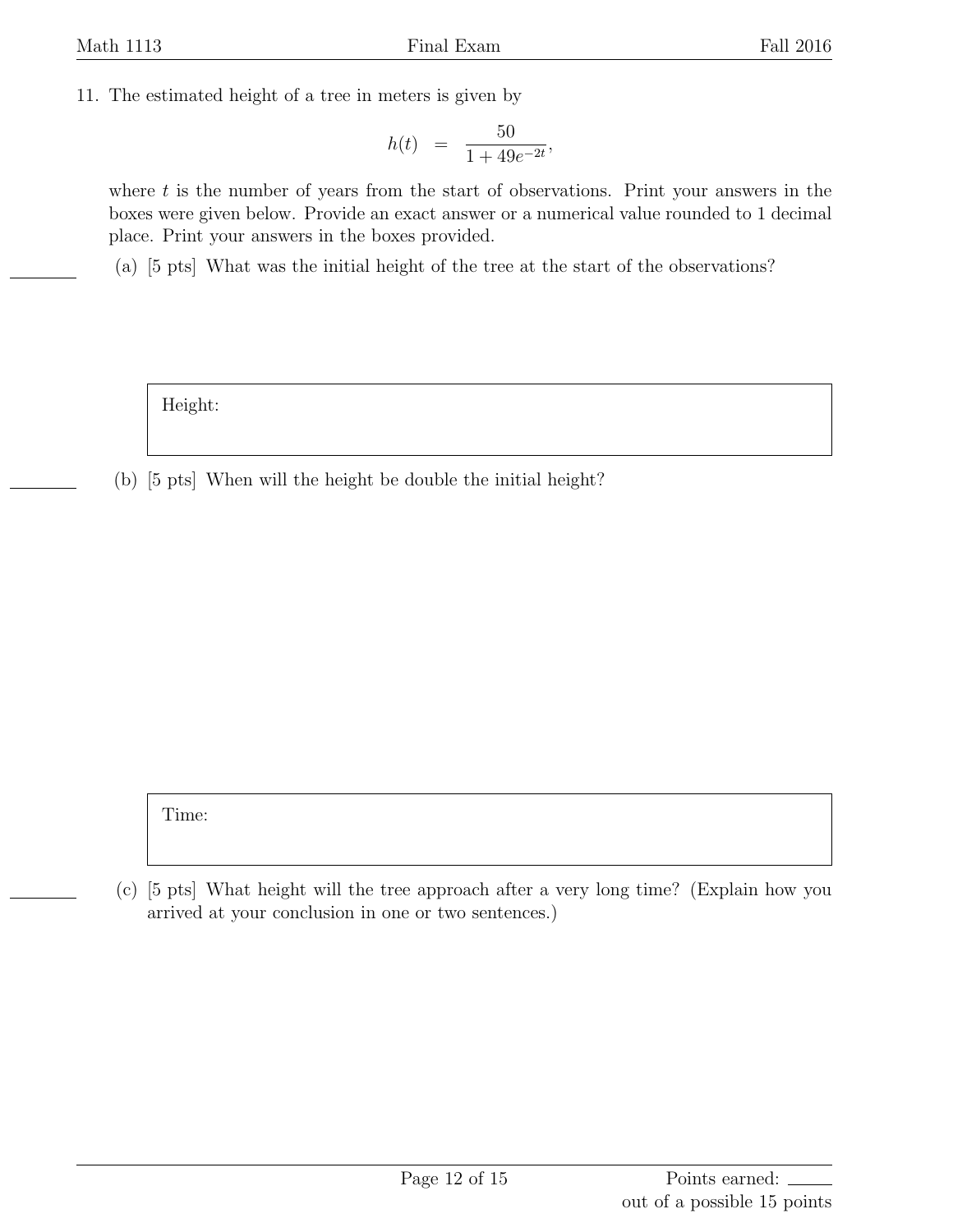12. [10 pts] Is the equation

 $\cos(\theta) + \sin(\theta) \tan(\theta) = \sec(\theta)$ ,

an identity? If so show the steps necessary to verify that it is an identity. If it is not an identity provide an example the demonstrates that it is not an identity.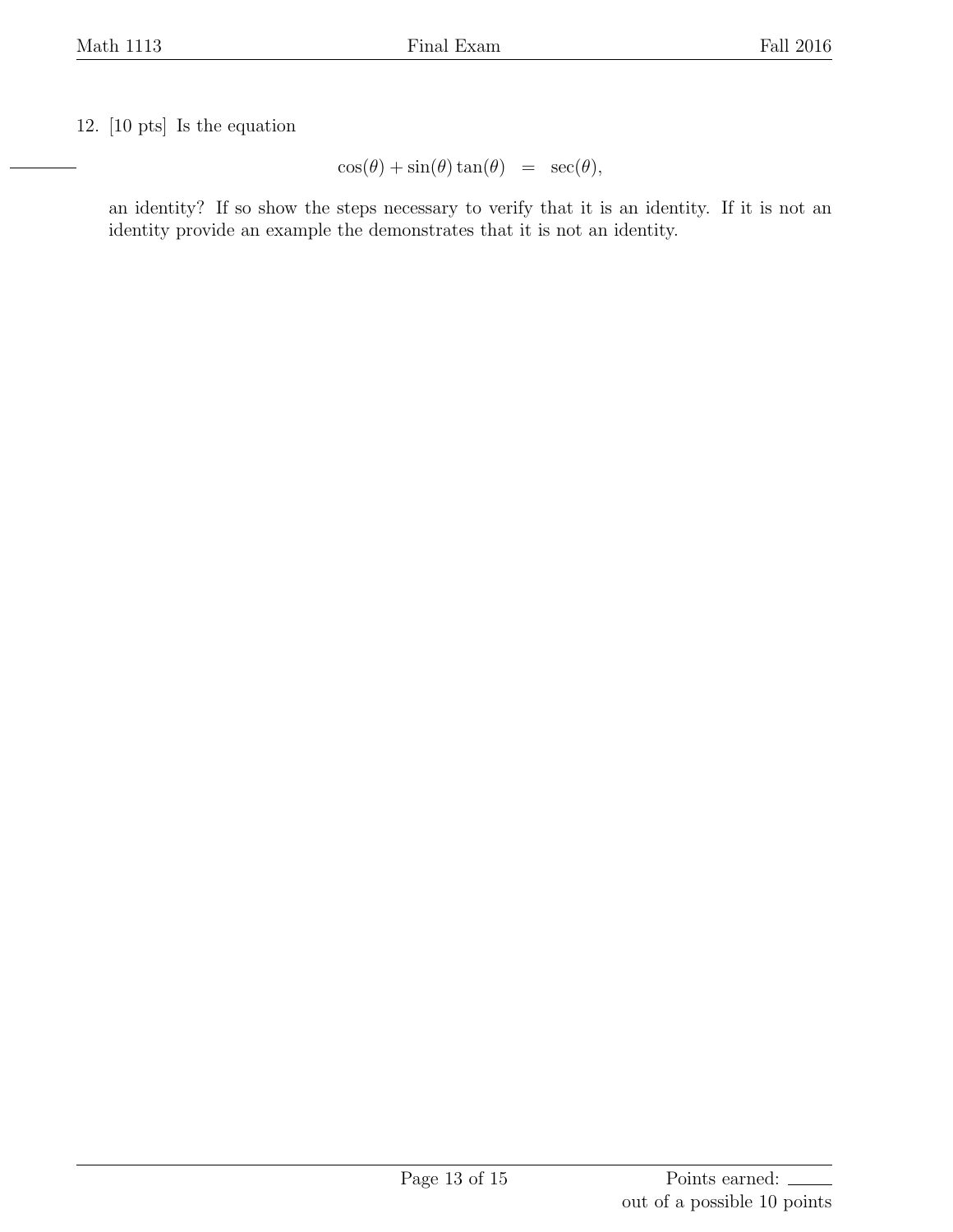- 13. For each value below determine the exact value. Show your work and do not simply use the value returned by a calculator. Print your result in the box provided.
	- (a)  $[5 \text{ pts}] \sin(\arctan(4)).$

Value:

(b) [5 pts] cos  $\left(\arcsin\left(\frac{1}{2}\right)\right)$ 3 )).

Value:

14. [2 pts] How well do you think your score will compare to the other students? Circle the percentage below that corresponds to your rank. A 100% means that you will have the best score, a 0% is the worst, and a 50% means that your score will be in the middle of all of the scores.

0 5 10 15 20 25 30 35 40 45 50 55 60 65 70 75 80 85 90 95 100